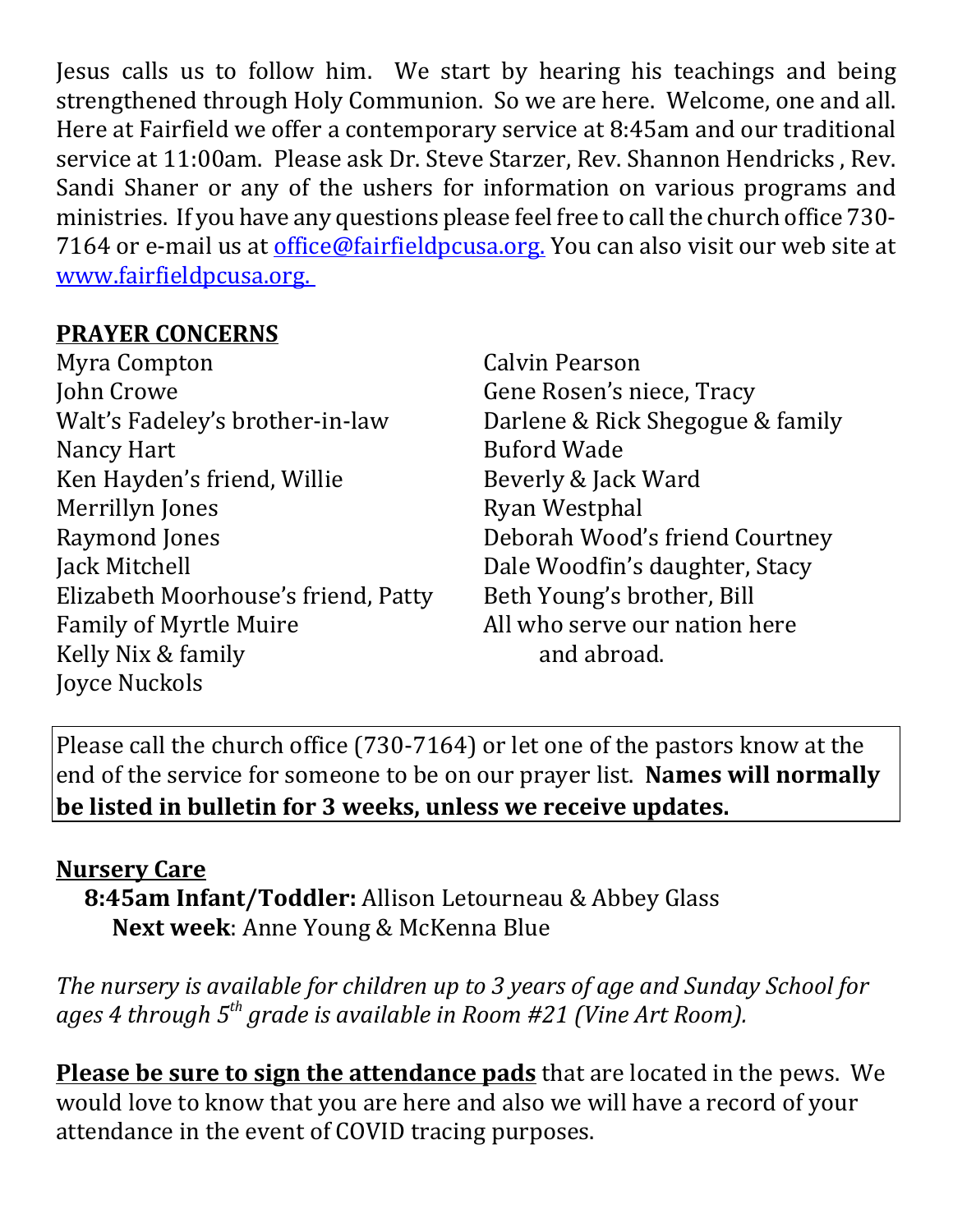**MCEF COLLECTION IS TODAY.** If you would like to make a monetary donation, please write MCEF in the memo part of your check and mark it on the offering envelope as well. Thank you.

**The Fellowship Circle** will meet on Tuesday morning at 10:00am in the Heritage Hall. We will continue our Bible Study on th e line and lineage of Jesus as recorded in Matthew and the angels.

**The Joyful Readers Circle** will meet Tuesday evening at 7:00pm in the Heritage Hall. Dr. Steve Starzer will be our guest. He will be speaking on his two books, Sermons from the Heart and Sermons from the Heart in Trying Times.

**The Super Singles** will get together next Sunday after the 11:00am worship service and go to Applebee's on Bell Creek Road. Everyone is welcome to join the group for a good meal and great fellowship!

**Copies of the 2022 Church Directory** are available in both narthex. Please only take one copy so there are plenty for everyone else. Thank you!



**The Power of the Invisible** – *The invisible presence of Christ in the believer and in the world*

 This year's Lenten Devotional is written by Rev. Dr. Keith Curran, our Minister in Residence and is available online for download or printed upon request. Five devotions a week with Scripture readings will take the Fairfield family on a spiritual journey from Ash Wednesday to Palm Sunday.

Have you ever wondered how the Holy Spirit works in your life or what we need to know about God's Spirit? Join the church family this Lenten season in a daily journey of faith, guided by the Power of the Invisible – the invisible presence of Jesus in you and in the world. Each day's brief reading will dig deeper into the wonderful promise that God is with us as Emmanuel. The Jesus isn't distant but with us always, giving us peace, comfort, guidance and power to be the Children of God. Dive into this exploration of the Holy Spirit in action and find your faith renewed and refreshed by the invisible power of Jesus Christ. Lent begins on Ash Wednesday, March 2<sup>nd</sup>.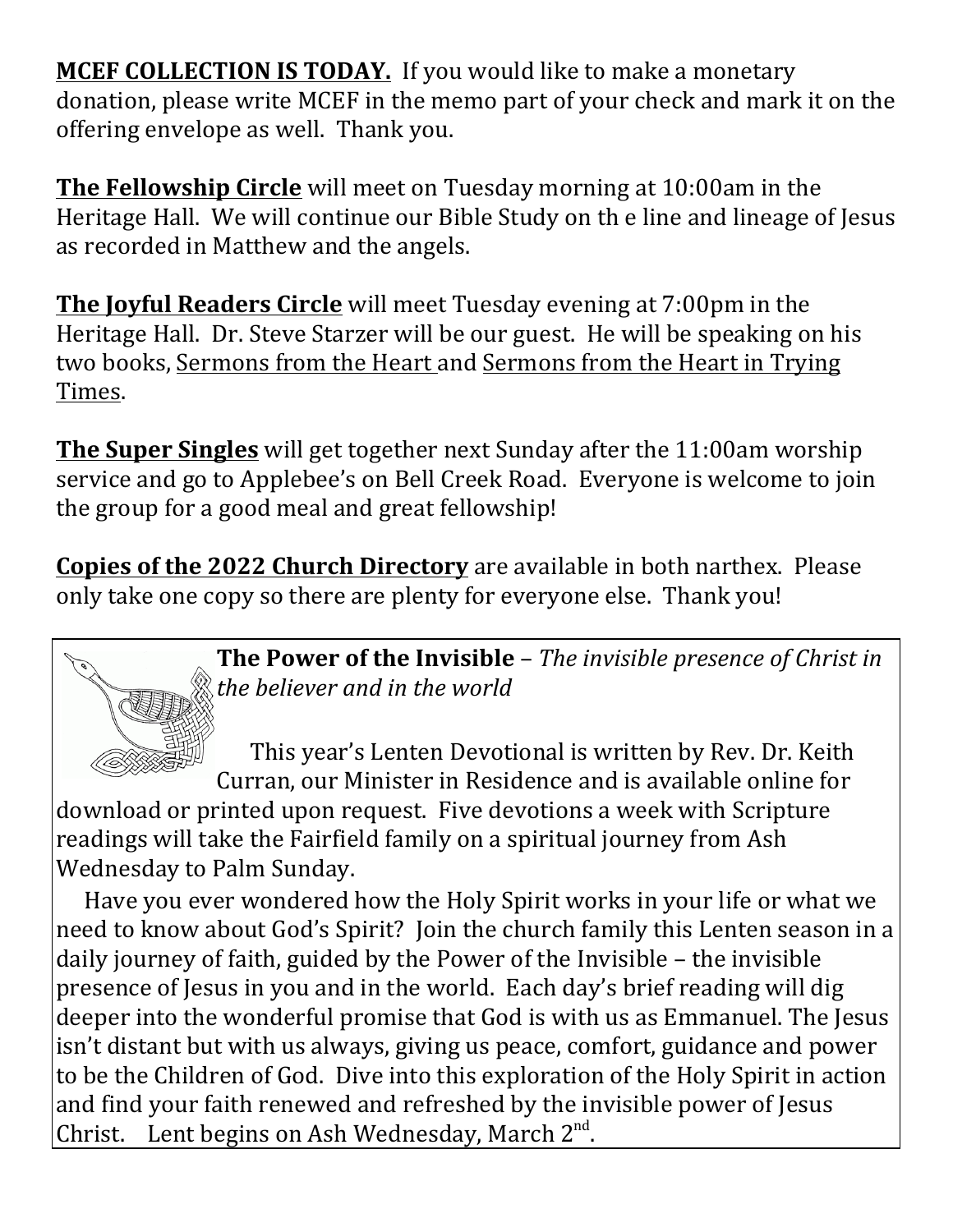**Thinking about joining Fairfield?** Talk to Steve and plan to join us for a New Members Welcome meeting on Saturday, March  $5<sup>th</sup>$  at 10:00am in the Open Door Classroom (#20).

| THIS WEEK'S CHURCH MEETINGS & EVENTS |                                                     |                    |
|--------------------------------------|-----------------------------------------------------|--------------------|
| Feb. 6                               | Contemporary Worship Service (Family Center)        | 8:45am             |
|                                      | <b>Sunday School</b>                                | $9:45$ am          |
|                                      | Traditional Worship Service (Sanctuary)             | 11:00am            |
|                                      | New Beginnings Church (Family Center)               | 11:00am            |
| Feb. 7                               | <b>Classical Conversations</b>                      | 8:00am - 4:00pm    |
|                                      | <b>Compass Basketball Practice (Family Center)</b>  | 5:30pm             |
|                                      | Pilates Class (Heritage Hall)                       | $6:00$ pm          |
|                                      | AA Group (#29)                                      | 6:00 <sub>pm</sub> |
| Feb. 8                               | Fellowship Circle (Heritage Hall)                   | 10:00am            |
|                                      | Compass Basketball Practice (Family Center)         | 5:30pm             |
|                                      | Joyful Readers Circle (Heritage Hall)               | 7:00pm             |
| Feb. 9                               | Girl Scouts (#20)                                   | 6:00-8:00pm        |
|                                      | Pilates Class (Heritage Hall)                       | 6:00 <sub>pm</sub> |
|                                      | <b>Fairfield Ringers (Sanctuary)</b>                | 7:00pm             |
|                                      | Praise Band Practice (Family Center)                | 8:00pm             |
| <b>Feb. 10</b>                       | C.A.P. (Family Center)                              | 6:30 <sub>pm</sub> |
|                                      | <b>Adult Choir Practice (Sanctuary)</b>             | 7:00 <sub>pm</sub> |
|                                      | <b>Boy Scouts (Heritage Hall)</b>                   | 7:00 <sub>pm</sub> |
| <b>Feb. 12</b>                       | <b>Compass Basketball Practices (Family Center)</b> | $9:00am - 5:00pm$  |
|                                      | New Beginnings Choir Practice (#14)                 | 12;30pm            |